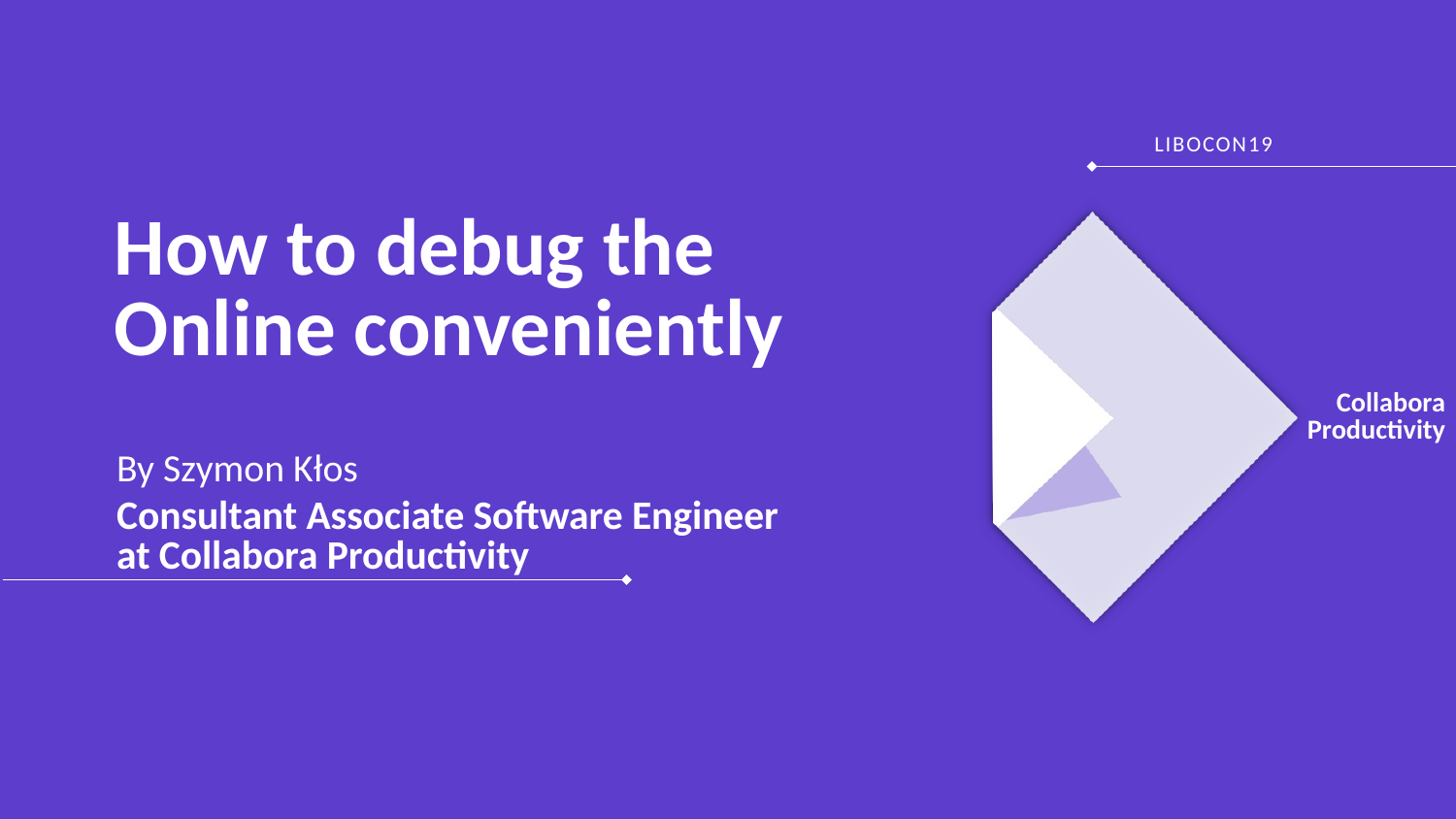#### **Agenda**

- **GtkTiledViewer**
- **Chrome inspector, remote mobile debugging**
- **Integrations webview debugging**
- **Browser-sync**
- **Eslint compatibility checking**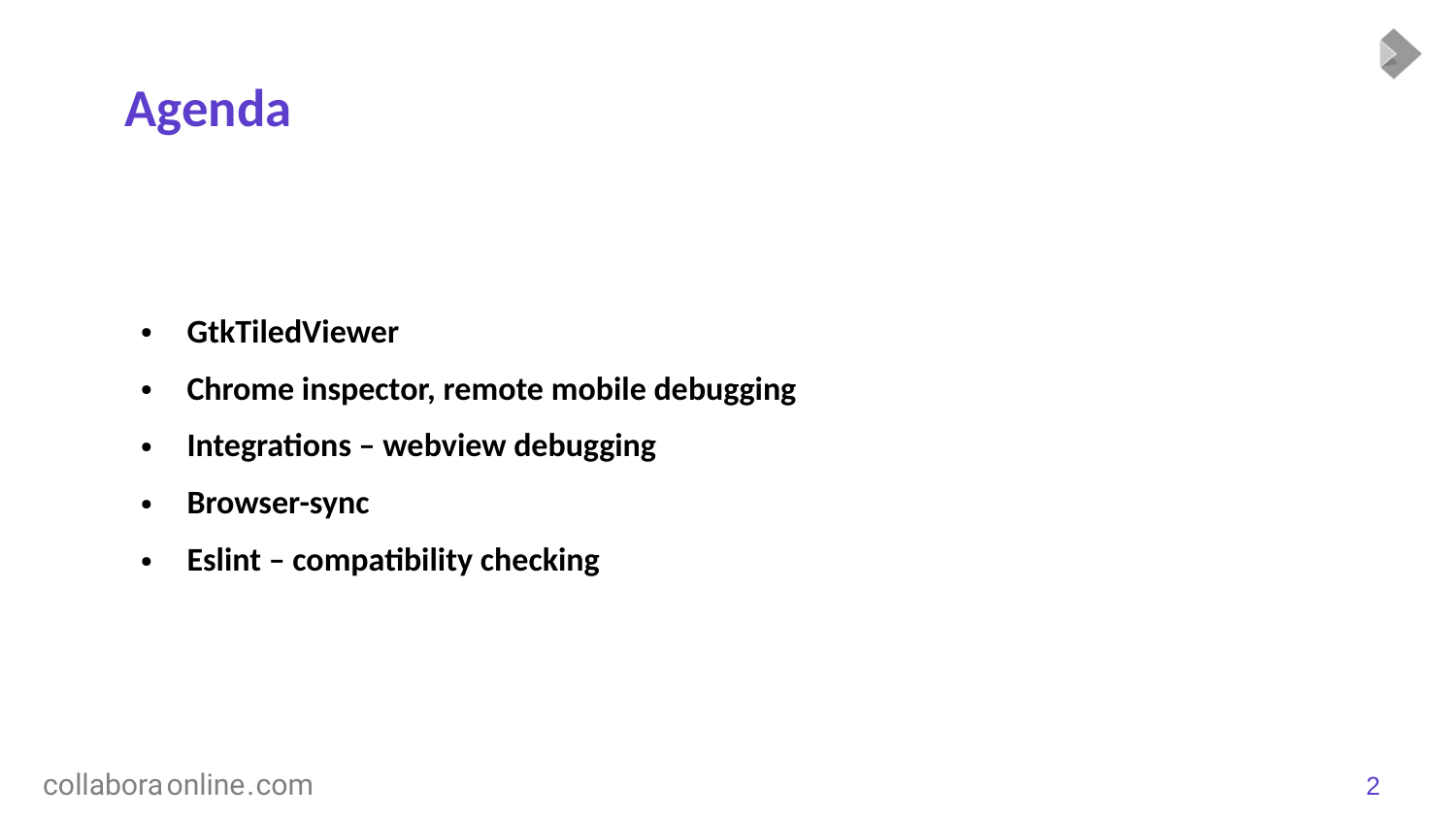#### LibreOffice GtkTiledViewer

#### **GtkTiledViewer**

- **Instead of JS client there is a Gtk application**
- **For debugging the core code in "Online mode"**
- **Using normal gdb like in desktop case**

#### **DUE**  $Q \oplus Q \oplus 1$  (Page 1)  $\rightarrow$  Standard  $\rightarrow$   $\overline{d}$ Select UNO -

Collabora Online is a powerful LibreOffice-based online office that supports all major document, spreadsheet and presentation file formats, which you can integrate in your own infrastructure. Key features are collaborative editing and excellent office file format support.

Collabora Office is the enterprise office suite of LibreOffice, the world's most widely used Open Source office suite. We provide installation and administration utilities together with long term maintenance and contracted support to deliver successful deployments with expertise.



#### **Online Editor**

Fast, smooth, beautiful documents processed remotely, on a private cloud or hybrid cloud, and delivered locally. Create, view, and edit over one hundred document formats in your web browser.

**G\_MESSAGES\_DEBUG=all LO\_TRACE='gdb --tui –args' bin/run gtktiledviewer –lo-path=/path/to/core/instdir/program /path/to/the/file.ods** .uno:ViewAr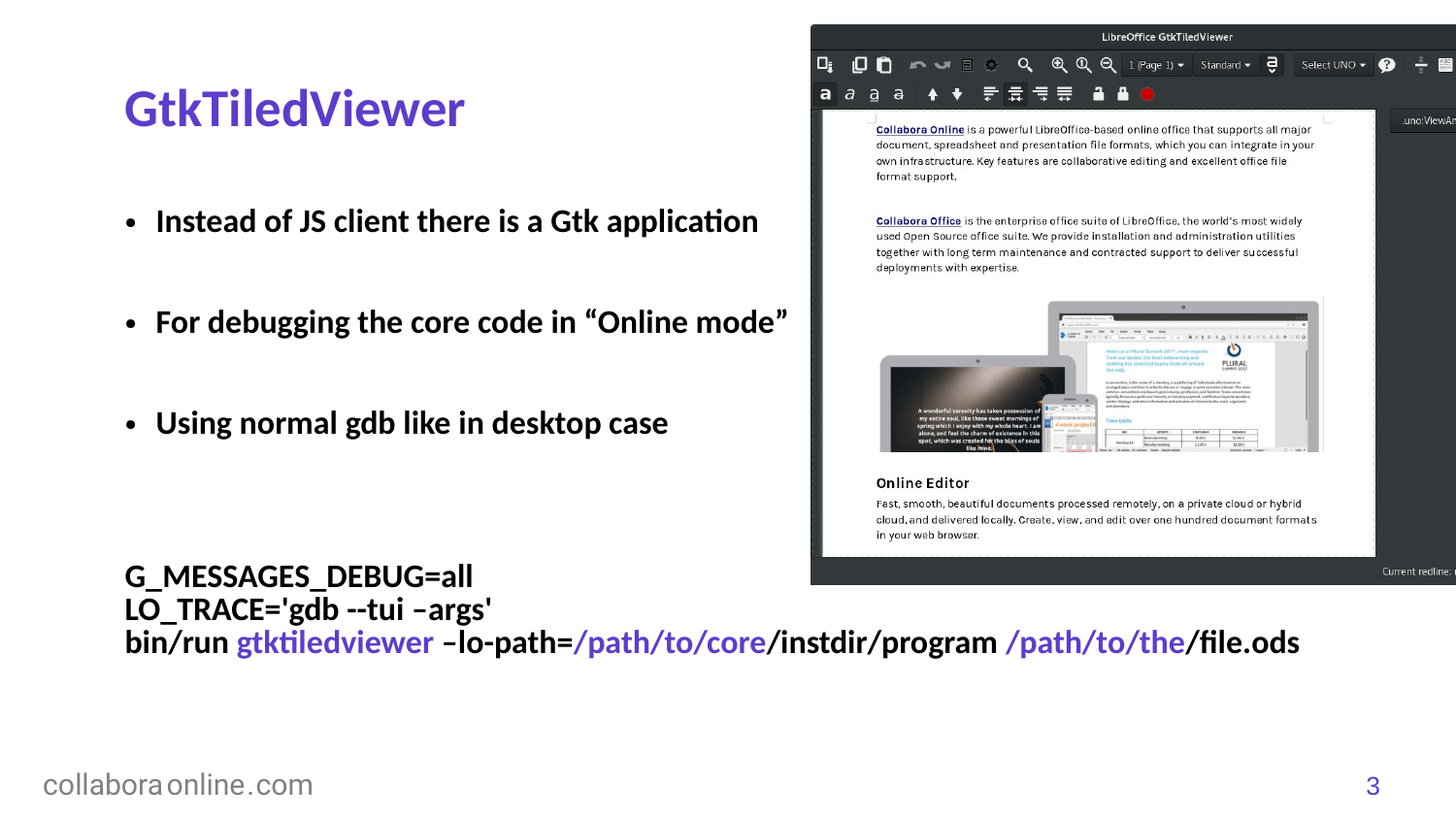### **Chrome inspector, remote mobile debugging**

- **For debugging JS code in the browser**
- **Works like a normal debugger**
- **Has the console for printing**
- **Network ta for watching the requests and responses**
- **To debug remotely the session on Android device enable USB debugging**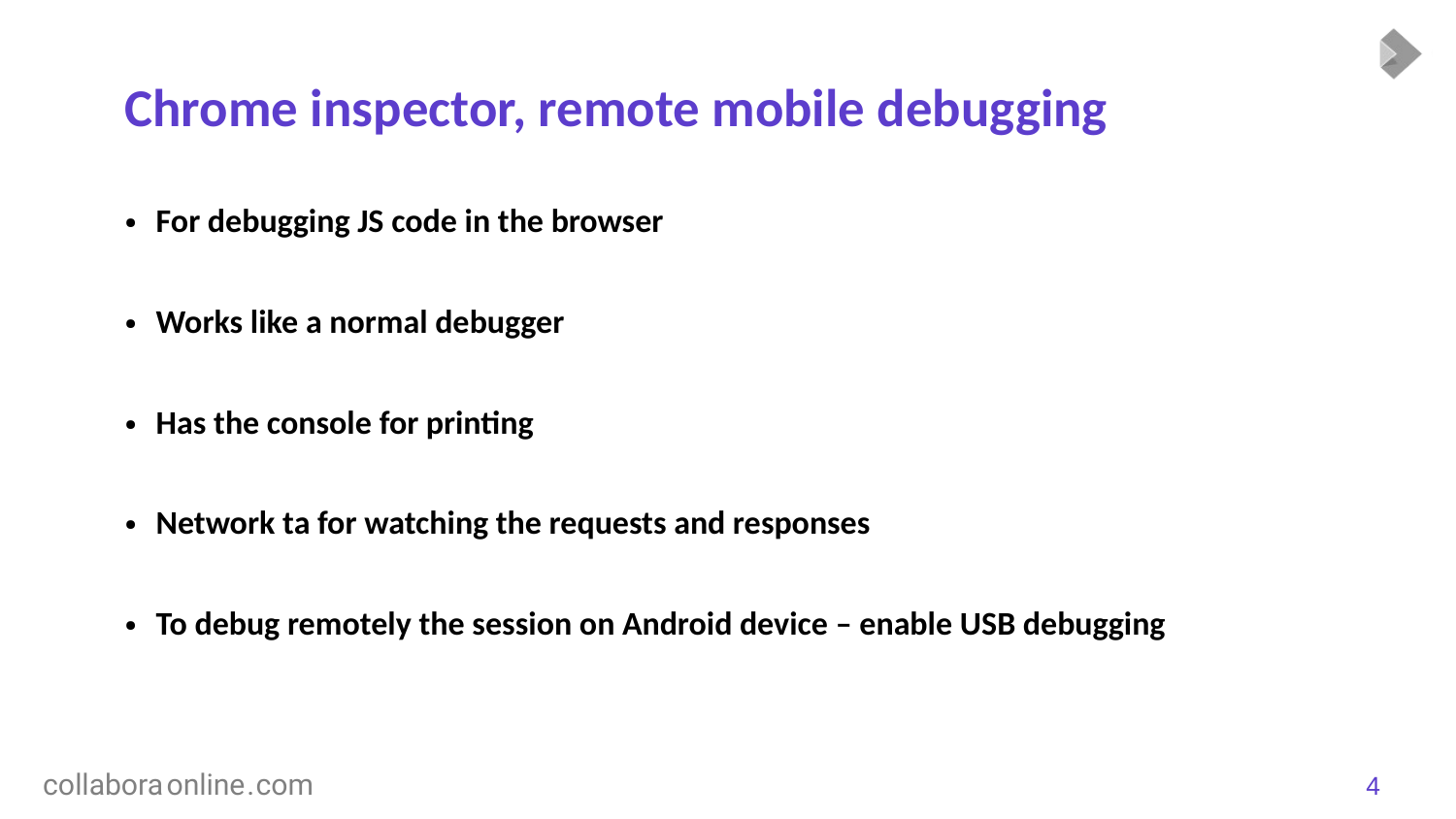#### **Console, requests...**

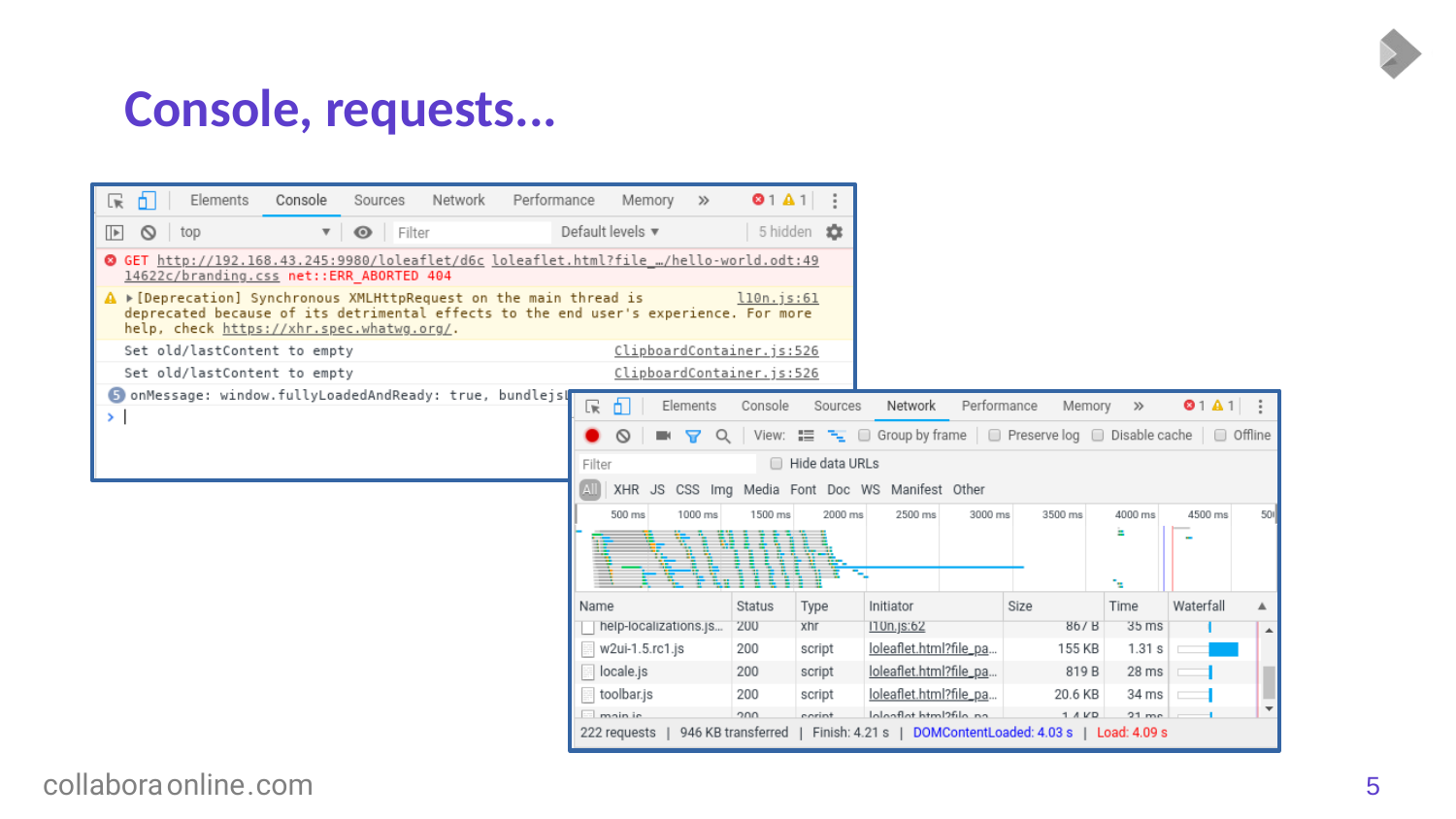#### **Demo...**

[collaboraonline.com](https://www.collaboraoffice.com/) 6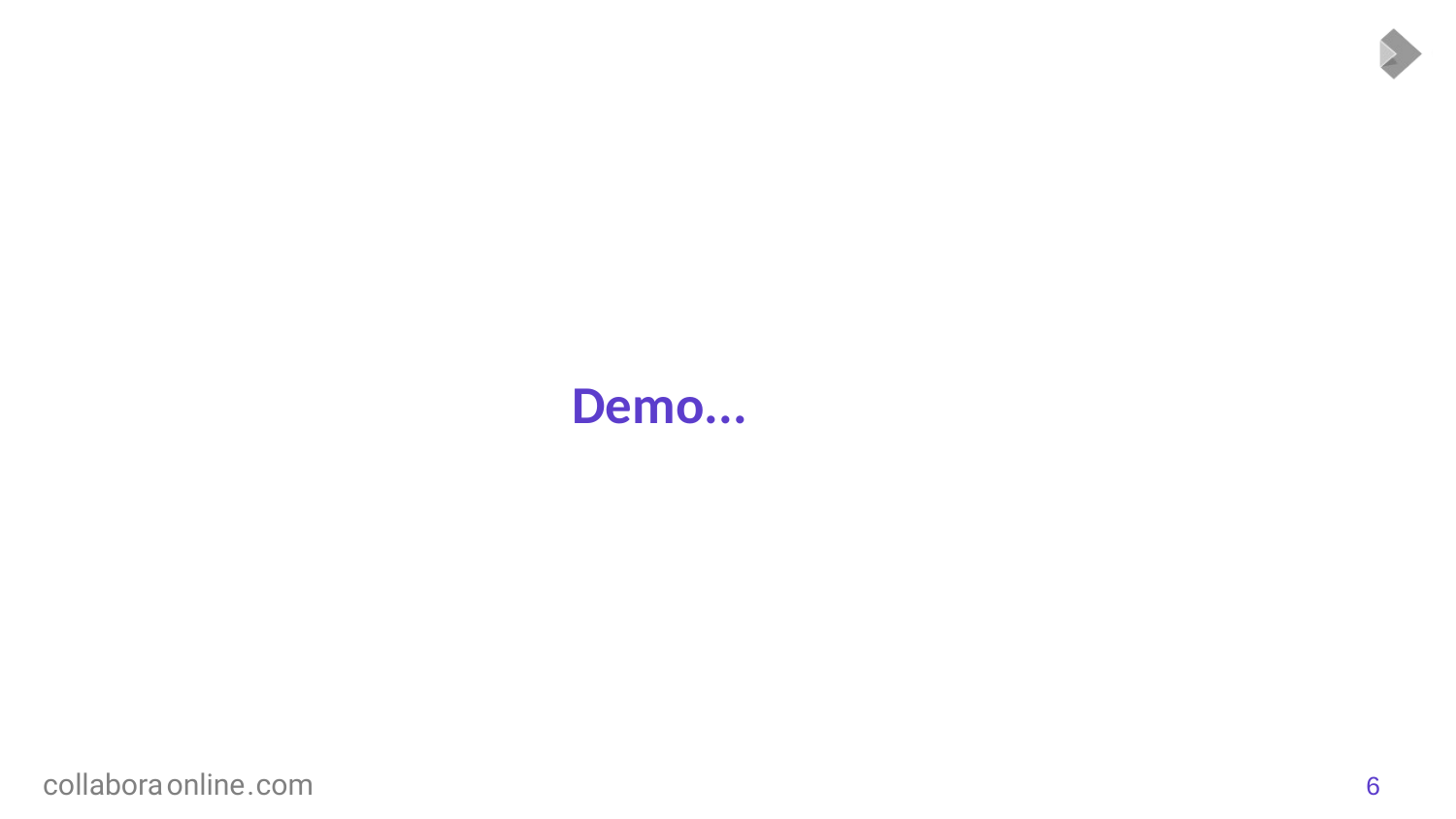|                                   | ← → C 192.168.43.245:9980/loleaflet/26809a327/loleaflet.html?file_path=file:///home/eszka/lo/online-public/ | 保司<br>Elements<br>Console<br>Network<br>Performance<br>$\bullet$ 1 $\bullet$ 1 :<br>Sources<br>Memory >>                                                                                                                                                                                                                                                                                                                                                                                                                                                                                                                                                                                                                                                                                                                                                                                                                                                                                                                                                |
|-----------------------------------|-------------------------------------------------------------------------------------------------------------|---------------------------------------------------------------------------------------------------------------------------------------------------------------------------------------------------------------------------------------------------------------------------------------------------------------------------------------------------------------------------------------------------------------------------------------------------------------------------------------------------------------------------------------------------------------------------------------------------------------------------------------------------------------------------------------------------------------------------------------------------------------------------------------------------------------------------------------------------------------------------------------------------------------------------------------------------------------------------------------------------------------------------------------------------------|
| Paused in debugger<br>Hello world |                                                                                                             | Page >><br>$\sqrt{2}$<br>global.js<br>main.js<br>Map.js $\times$<br>661<br>getZoom: function () {<br>$\Delta$ .<br>$\mathbf{v}$ $\Box$ top<br>662<br>return this. 200m;<br>$\triangledown$ 192.168.43.245:99<br>663<br>λ.<br>664<br>v loleaflet<br>665<br>getBounds: function () {<br>$\triangleright$ 26809a327<br>$var$ bounds = this.getPixelBounds(),<br>666<br>sw = this.unproject(bounds.getBottomLeft()),<br>667<br>$\bullet$ d6c14622c<br>$ne = this. unproject(bounds.getTopRight())$ ;<br>668<br>$\blacktriangleright$ images<br>669<br>670<br>return new L.LatLngBounds(sw, ne);<br>node_modu<br>671<br>},<br>672<br>$\blacktriangleright$ plugins<br>673<br>getMinZoom: function () {<br>$\overline{\mathbf{v}}$ src<br>674<br>return this options minZoom === undefined ? this. lay<br>675<br>},<br>$\triangleright$ control<br>676<br>$\triangleright$ core<br>677<br>getMaxZoom: function () {<br>return this.options.maxZoom === undefined ?<br>678<br>$\triangleright$ dom<br>(this. layersMaxZoom === undefined ? Infinity : t<br>679 |
|                                   |                                                                                                             | $\blacktriangleright$ geo<br>680<br>this.options.maxZoom;<br>681<br>},<br>$\blacktriangleright$ geometry<br>682<br>$\blacktriangleright$ ayer<br>683 4<br>$\mathbf{v}$ <b>man</b><br>$\overline{\mathbf{v}}$<br>Line 662, Column 15<br>$\{\}$<br>$\mathbb{Z}$ 0<br>Scope Watch<br>$\mathbb{R}$ $\alpha$ $\pm$<br>Ť<br>$\Rightarrow$                                                                                                                                                                                                                                                                                                                                                                                                                                                                                                                                                                                                                                                                                                                     |
|                                   |                                                                                                             | initComplete: true<br><b>O</b> Paused on breakpoint<br>▶ initConditions: {doclayerinit: true,<br>v Call Stack<br>▶ keyboard: NewClass { map: NewClass,<br>lastActionByUser: false<br>Map.js:662<br>♦ getZoom<br>lastActiveTime: 1568216720732<br>_preFetchTiles<br>GridLayer.js:1181<br>Fmenubar: NewClass {options: {}, in<br>setInterval (async)<br>▶ options: {server: "ws://192.168.43.2<br>printHandler: NewClass { map: NewCla<br>GridLayer.js:1294<br>(anonymous)<br>> slideShow: NewClass { map: NewClass,<br>setTimeout (async)<br>> stateChangeHandler: NewClass { map:  +                                                                                                                                                                                                                                                                                                                                                                                                                                                                    |
|                                   |                                                                                                             | Remote devices ×<br>Console What's New<br>$\times$<br>$\ddot{a}$<br>Redmi 4X #4502bc97ce40<br>Devices<br>Chrome (71.0.3578.99)                                                                                                                                                                                                                                                                                                                                                                                                                                                                                                                                                                                                                                                                                                                                                                                                                                                                                                                          |
|                                   |                                                                                                             | Redmi 4X<br>$\bullet$ Connected<br>New tab: Enter URL<br>Open<br>Settings<br>$Insect \t$ :<br>http://192.168.43.245:3000/loleaflet/96c23f663/loleaflet.html?<br>file_path=file:///home/eszka/lo/online/test/data/hello-world.odt                                                                                                                                                                                                                                                                                                                                                                                                                                                                                                                                                                                                                                                                                                                                                                                                                        |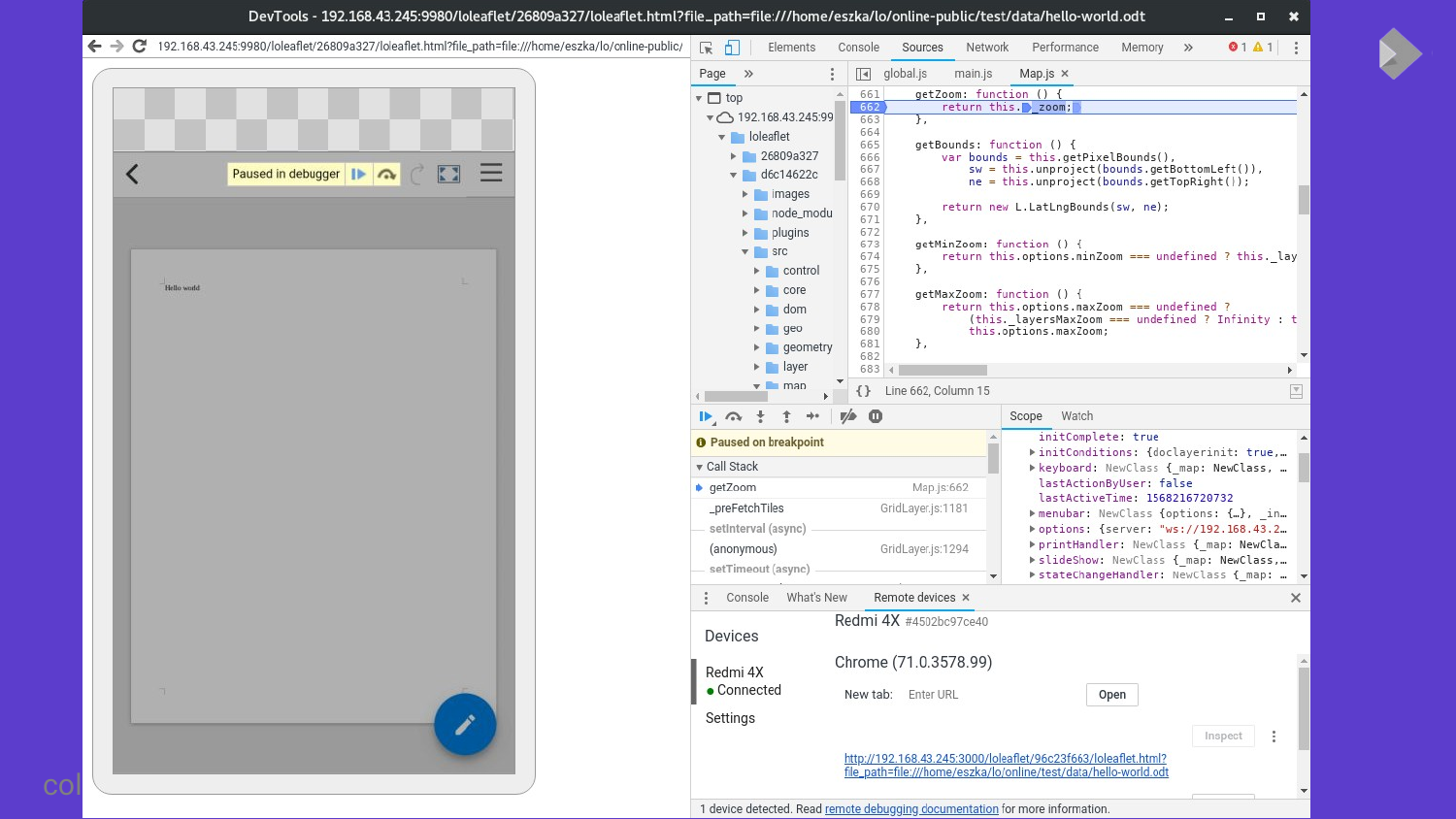### **How to enable debugging in Android**

**For Android 4.2 or newer the Developer options are hidden by default**

- **Go to Settings > About**
- **Tap the Build number seven times to make Settings > Developer options available**
- **Then check the USB Debugging**
- **On linux adding udev rules is needed https://github.com/M0Rf30/android-udev-rules**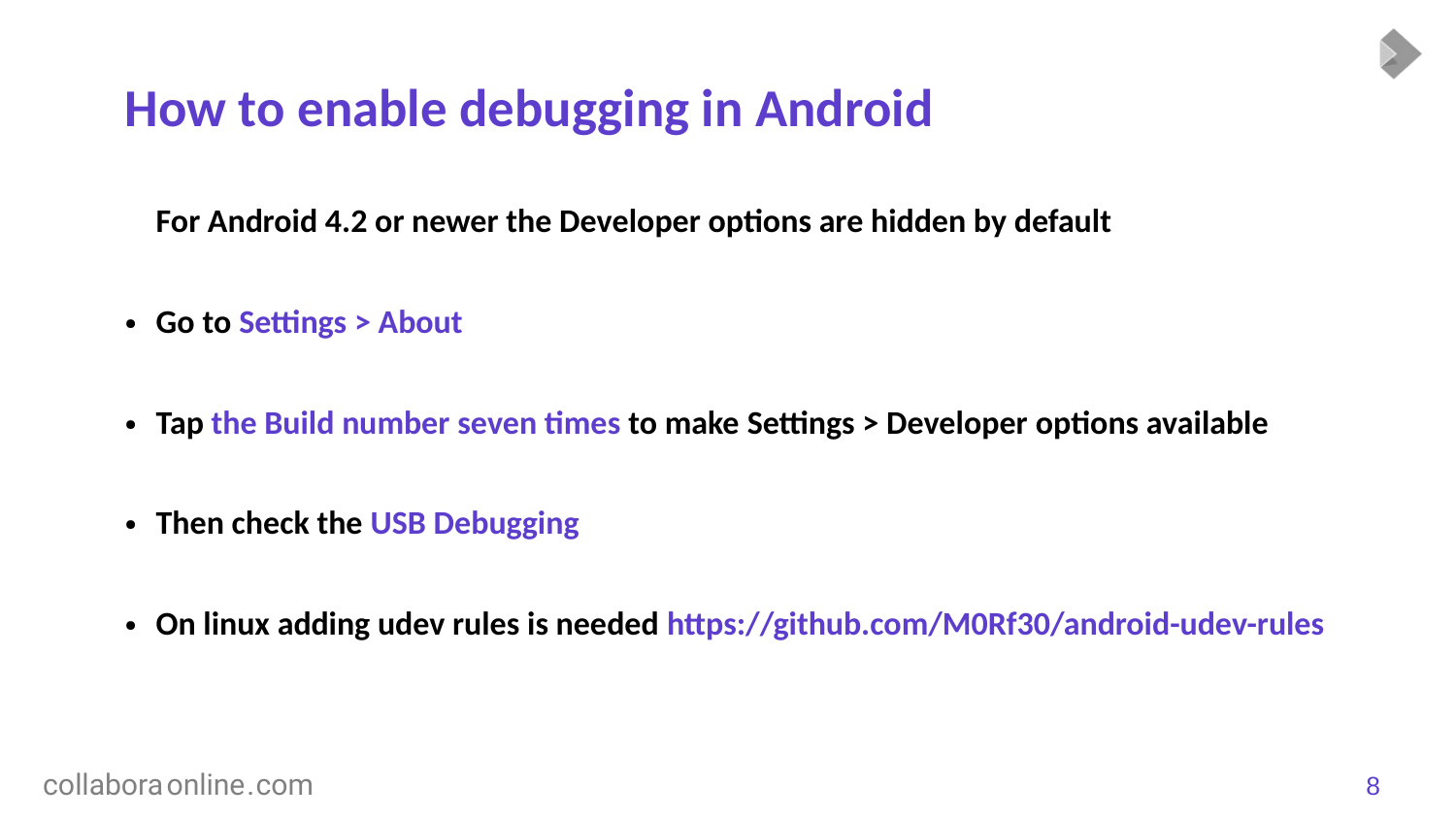#### **Integrations**

- $\cdot$  In the browser just an iframe  $\rightarrow$  Chrome inspector
- In the Android application needs the build with a webview debbuging enabled:

if (Build.VERSION.SDK\_INT >= Build.VERSION\_CODES.KITKAT) { WebView.setWebContentsDebuggingEnabled(true); }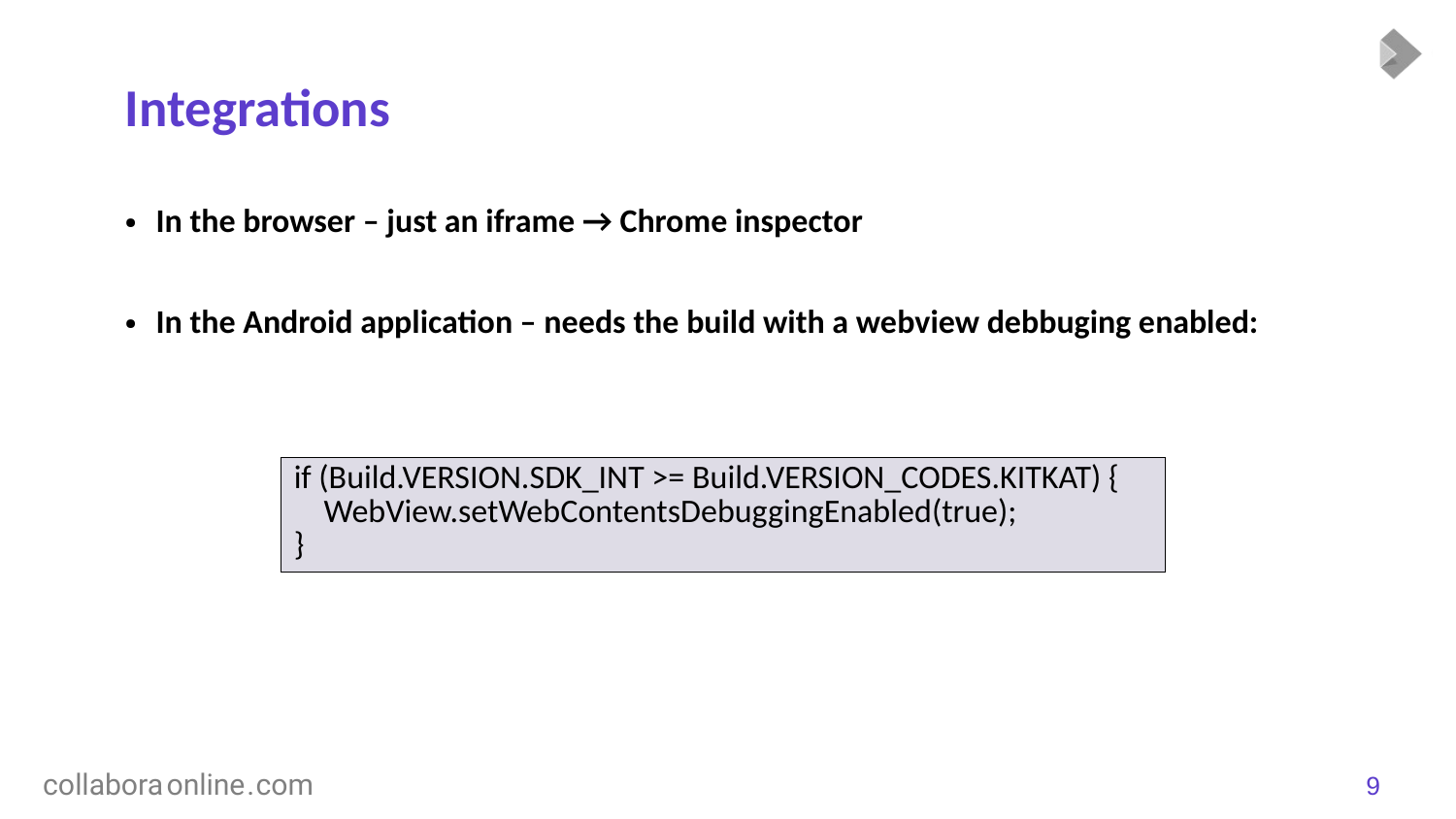#### **Browser-sync**

- Before restart was required to refresh JS or HTML and  $CSS \rightarrow$  long time to see even a **small change**
- **Partial solution: when edited in real time in Chrome**
	- developer needs to manually copy all changes to the original files
	- easy to forget something
- **Browser-sync allows to automatically reload the view if served file was changed**
- **Integrated on Hackweek sponsored by Collabora Productivity**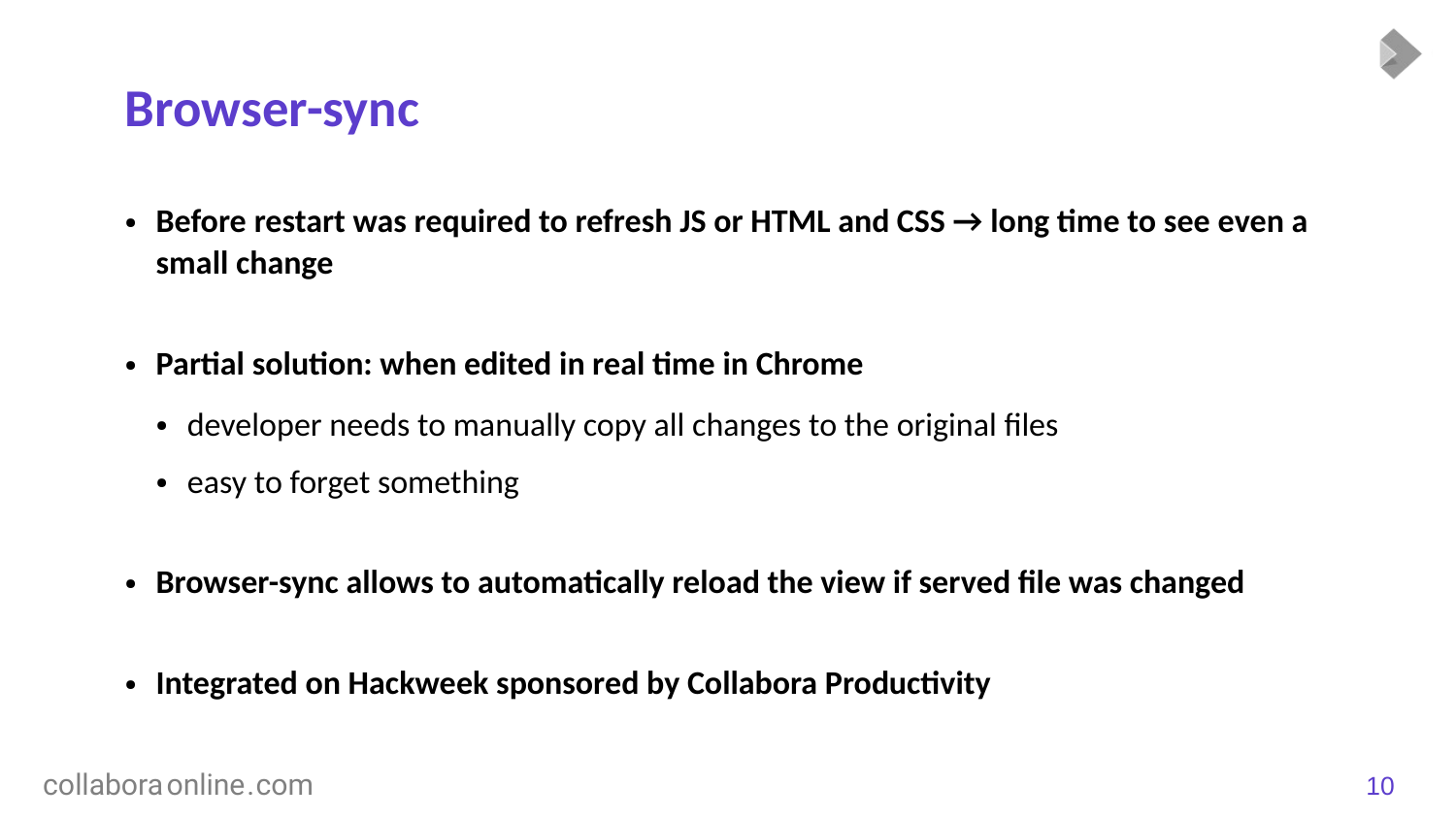## Video...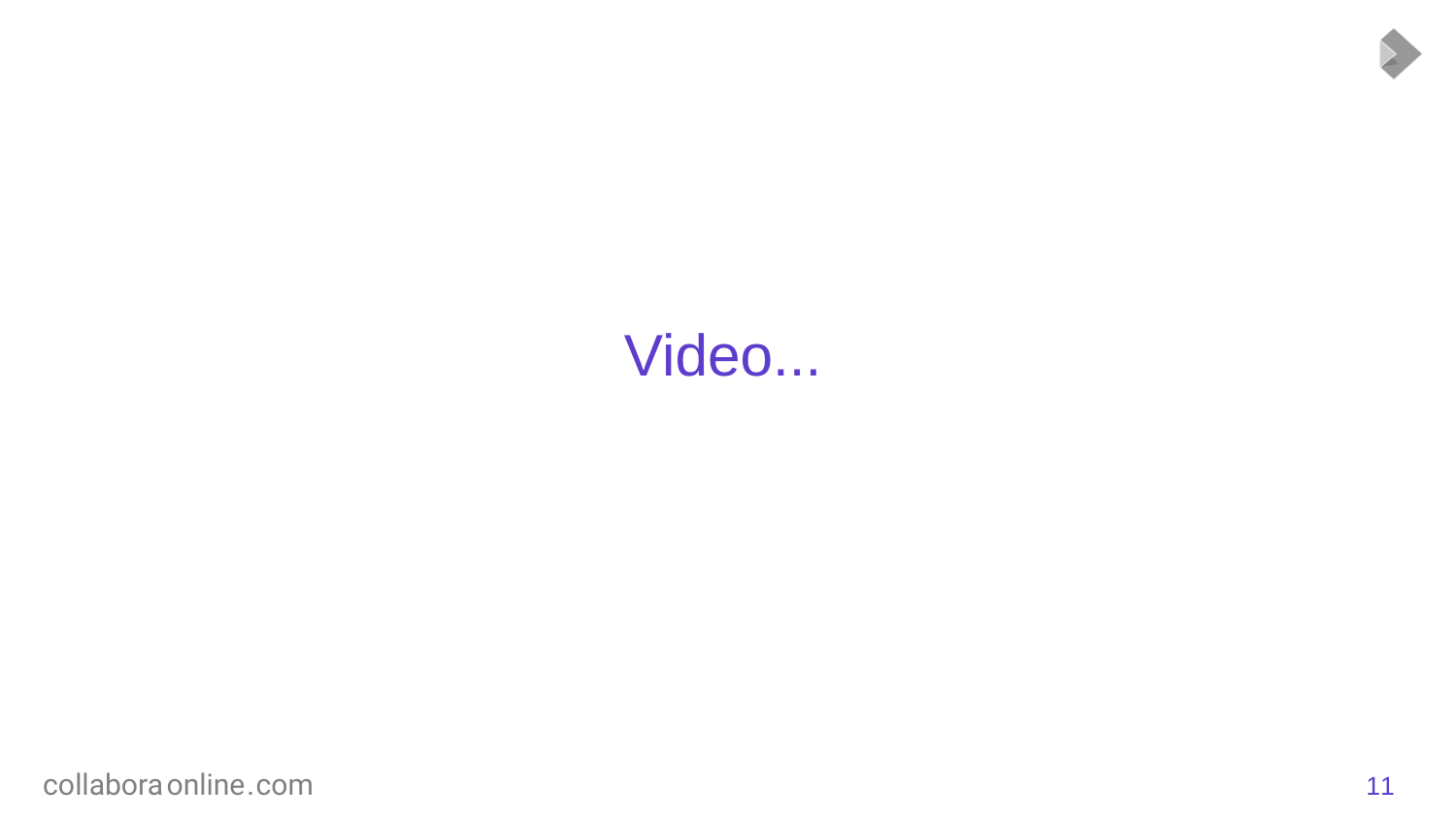#### **Browser-sync: how it works**

● **Setup a proxy for application**



Request the refresh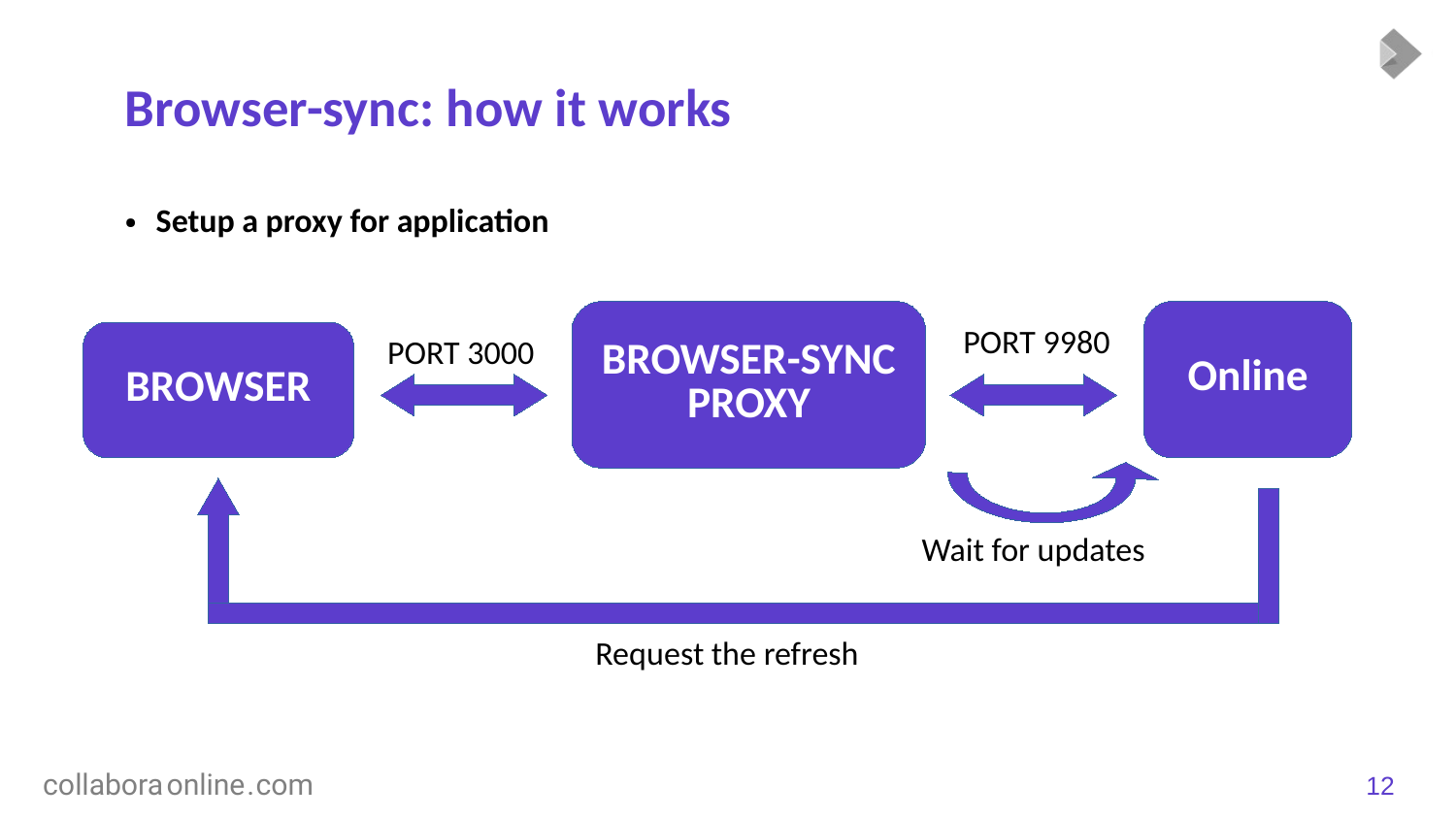#### **Browser-sync: File change indication**

• Needed change in makefile to add symbolic links in the destination directory instead **of copy for source files**

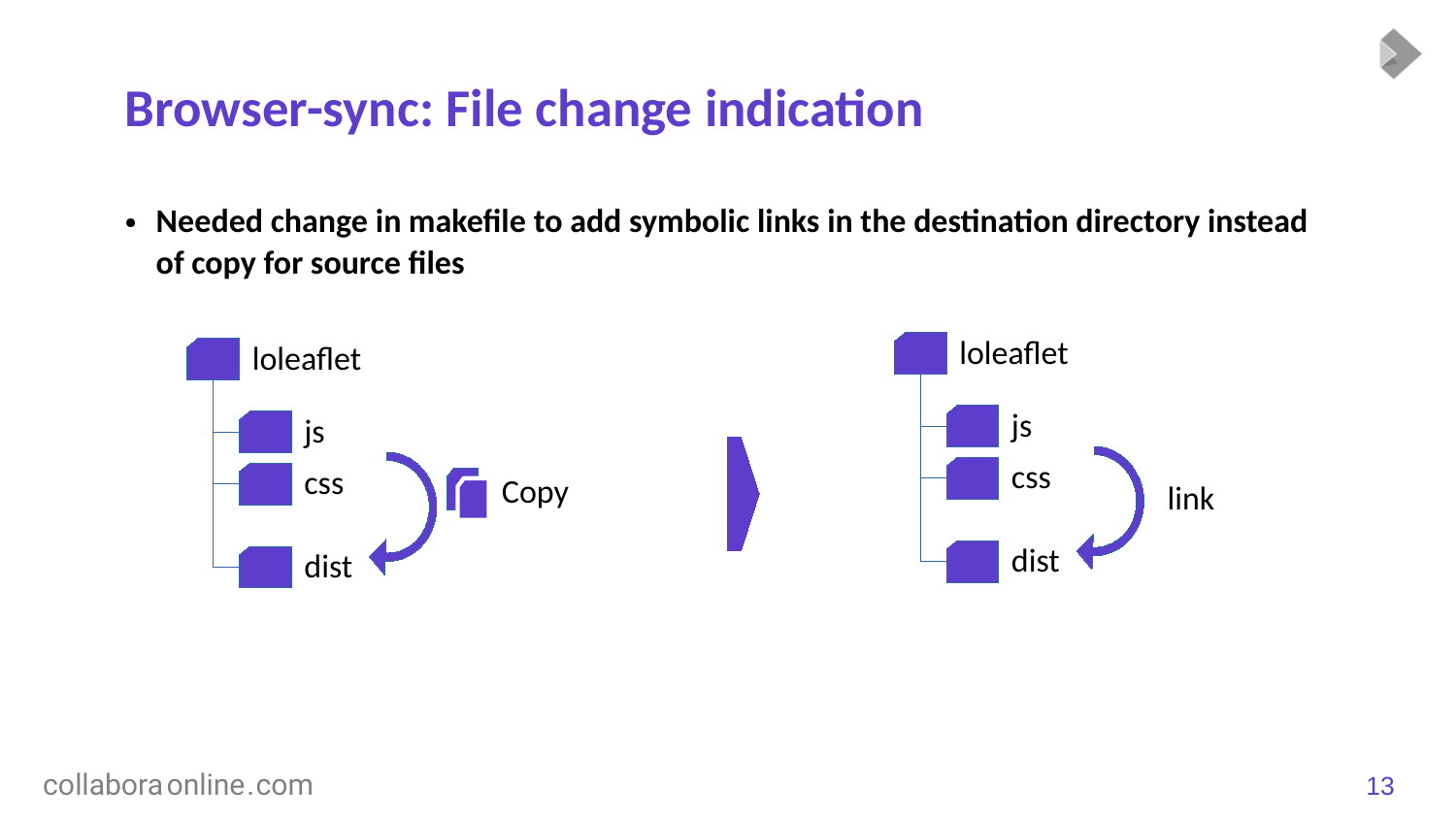#### **Browser-sync: how to enable**

- **Use -–enable-browsersync switch to configure the project (and do make clean)**
- **You should see the confirmation in the summary:**



- Then run server in one console: make run -jN
- And run browser-sync in another: make sync-writer

[collaboraonline.com](https://www.collaboraoffice.com/) 14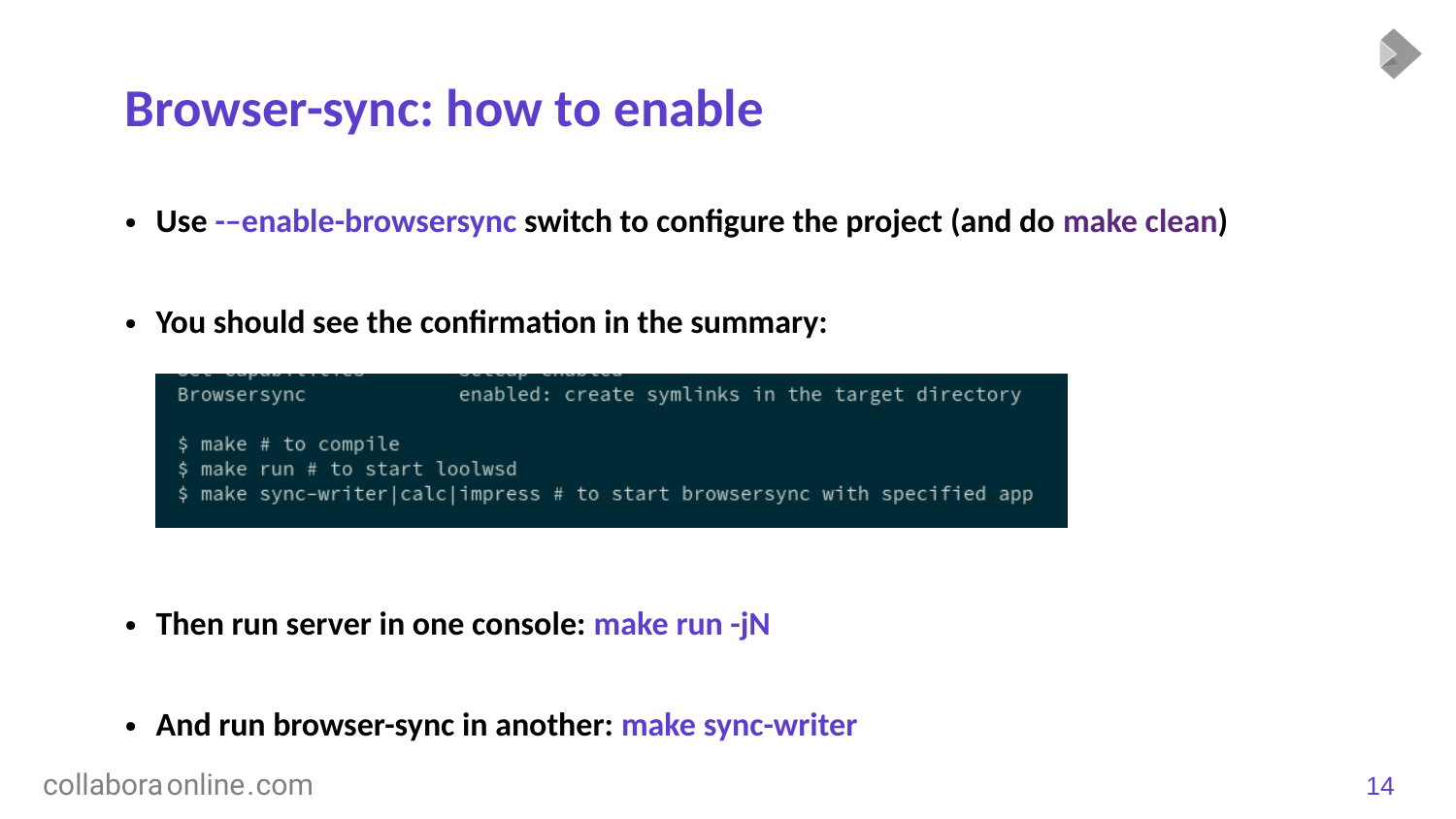### **Eslint – compatibility checking (upcoming)**

- **JS code doesn't run on all the browsers in the same way**
- **There are functions that doesn't work on some browsers (eg. Internet Explorer, include)**
- **I extended eslint to check compatibilities and warn about not supported syntax**

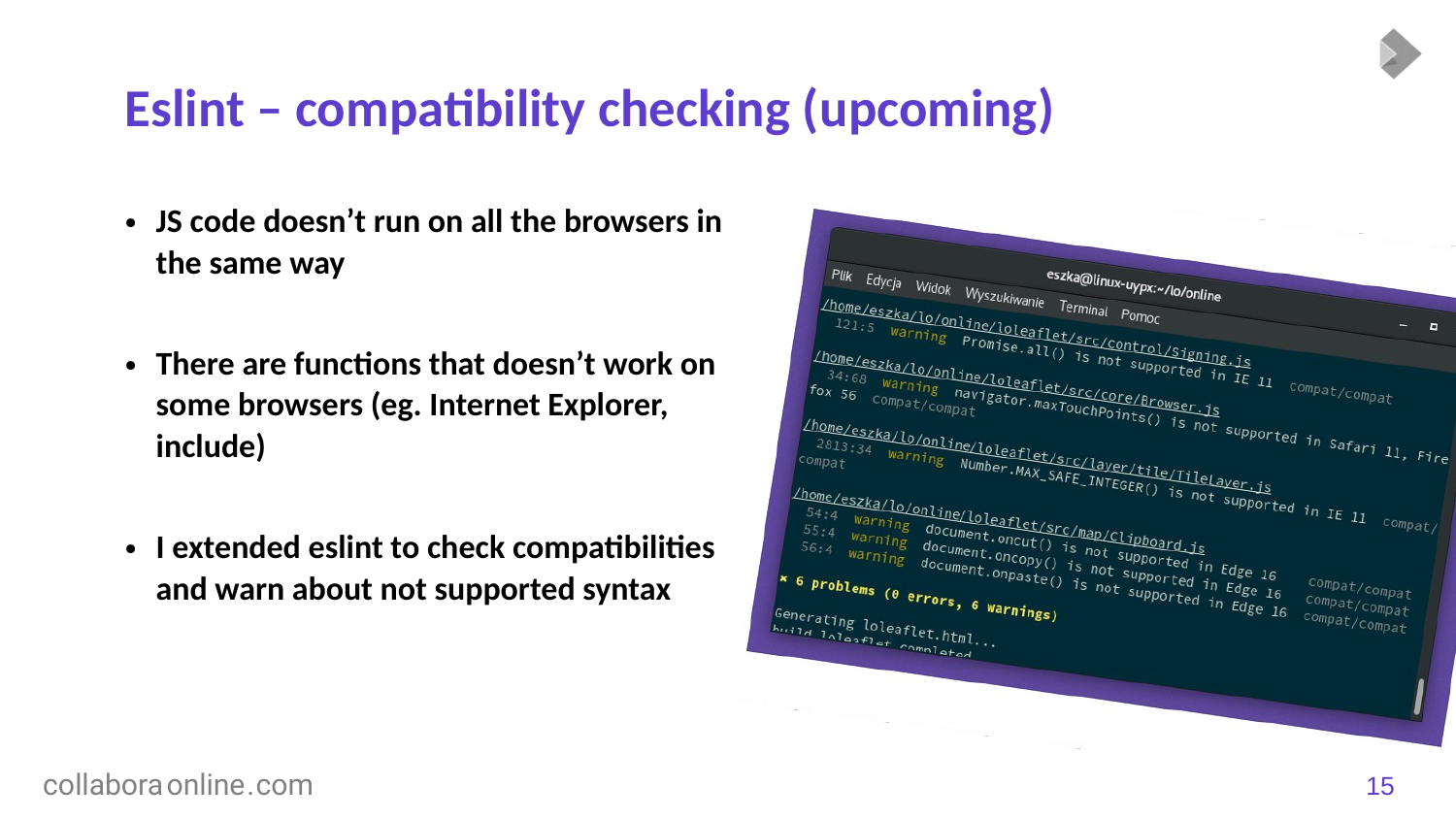### **Eslint – compatibility checking**

**Configuration:**

```
.eslintrc – used in warn mode to not be annoying
 "compat/compat": "warn"
```

```
.browserslistrc – list of browsers to check, fluent syntax:
 "> 0.5%, last 2 versions, Firefox ESR, not dead"
"not ie \leq 8"
```